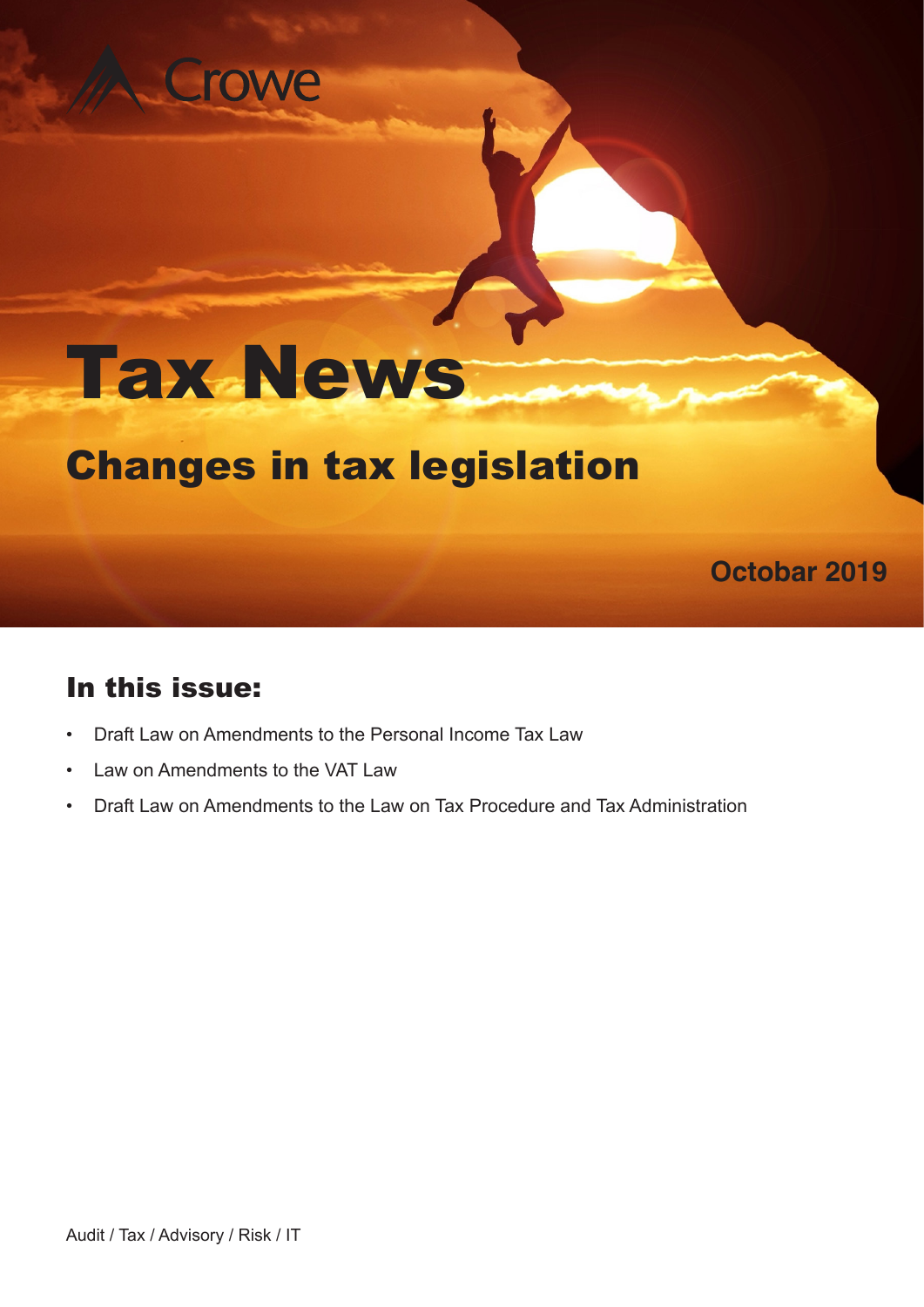#### **Draft Law on Amendments to the Personal Income Tax Law**

The Ministry of Finance has published the Draft Law on Amendments to the Personal Income Tax Law (hereinafter: **"the PIT Law"**), and further below is an overview of the most significant amendments.

By the suggested amendment to the Article 85 of the PIT Law the independence test is being introduced. The purpose of this test is to determine if an individual is engaged as the soleproprietor or as an individual who does not perform independent activities.

Namely, personal income tax should be calculated in case 5 out of 9 below listed criteria are met:

- 1. The employer determines working hours, vacation and leaves for the sole proprietor and the remuneration paid to the sole proprietor is not decreased proportionally for time spent on vacation;
- 2. Sole-proprietor performs jobs in employer's premises and uses its equipment;
- 3. The employer manages work processes;
- 4. The sole-proprietor is engaged through the public announcement;
- 5. The sole-proprietor performs work along with other sole-proprietors, engaged by the same employer;
- 6. At least 70% of revenues of the sole-proprietor during the twelve months period is obtained from the same employer;
- 7. The sole-proprietor does not carry business risks for the job performed for the employer's client;
- 8. Sole-proprietor is not allowed to work for other entities or individuals;
- 9. The sole-proprietor performs activities with remuneration for the same employer at least for 130 days within 12 months period;

Therefore, if 5 of the 9 criteria were met, the income generated by the payer would be considered as other income and would be subject to the corresponding taxes and social security contributions.

Along with the introduction of the independence test (in order to mitigate the effects), it was proposed to implement certain incentive measures related to the employment of newly employed persons:

- 1. persons who were not employed during the period from 1 January to 31 December 2019 and who entered into employment in the period from 1 January to 30 April 2020;
- 2. persons who were not employed or engaged in business as sole proprietor in the period from 1 January 2019 to 30 April 2020, and who entered into employment in the period from 1 May to 31 December 2020.

By employing individuals described above, employers are released from the payment of the following amounts of taxes and contributions for pension and disability insurance, if all requirements are met:+

1. 70% of taxes and 100% of social security contributions – for salaries paid in the period 1 January – 31 December 2020;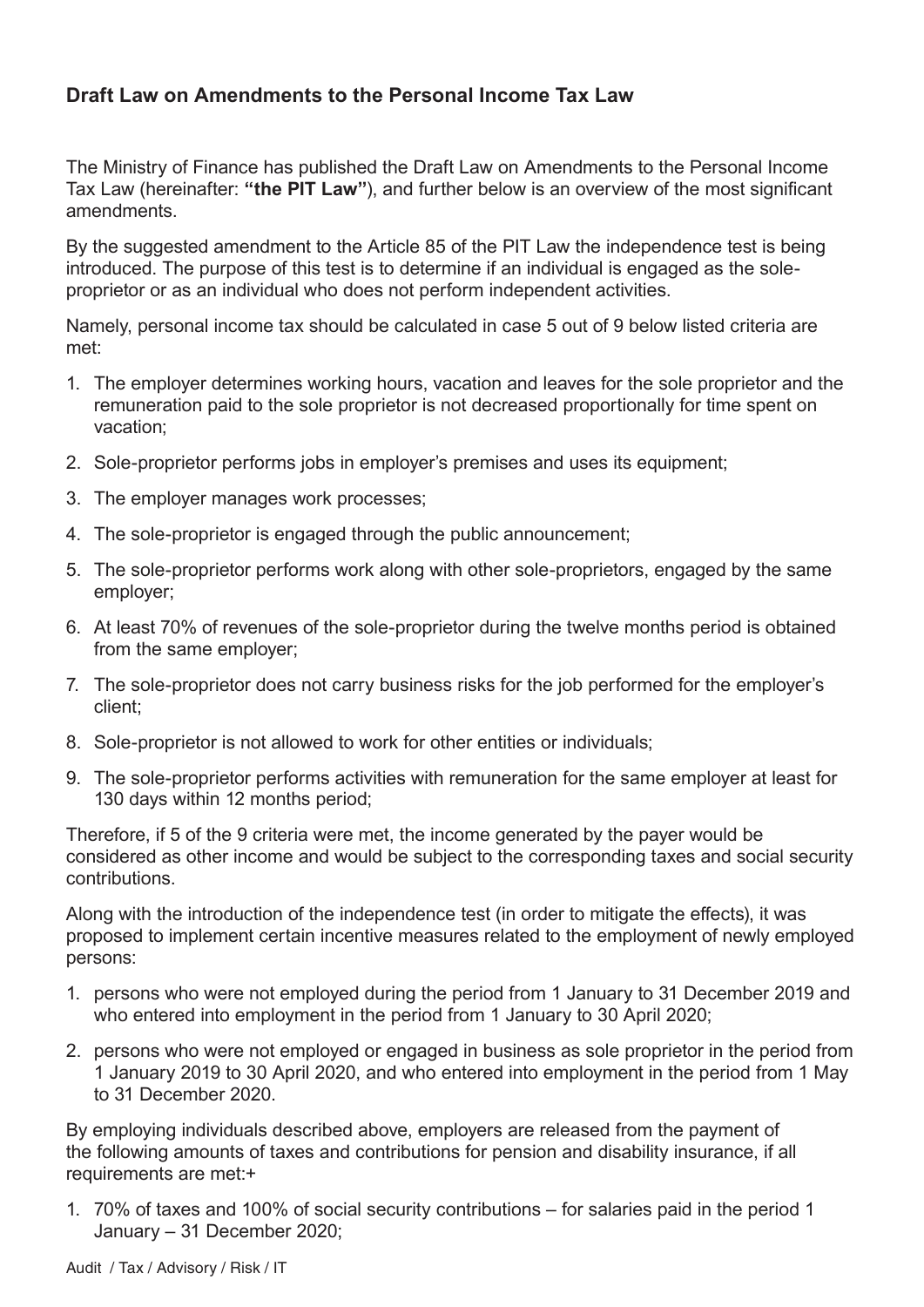2. 65% of taxes and 95% of social security contributions – for salaries paid in the period 1 January – 31 December 2021;

3. 60% of taxes and 85% social security contributions - for salaries paid in the period 1 January – 31 December 2022;

Further, the amendments to the PIT Law introduced the notion of a newly-registered tax payer. A newly-registered tax payer is individual who fulfills one of the following two conditions:

- 24 months prior to the conclusion of the employment contract, did not mainly reside in Serbia and monthly salary exceeds RSD 145,104;
- At the time of the conclusion of the employment contract, the person is under 40 years of age, and in the period of 12 months before the conclusion of the contract, mainly spent at least one year outside of the territory of Serbia for education or professional training and monthly salary exceeds RSD 217,656.

The tax base for the newly-registered tax payer is reduced by 70% for the salary they earn on the basis of a contract of employment for a period of 5 years from the date of conclusion of that contract:na neodređeno vreme;

- for indefinite duration;
- with a qualified employer (tax resident of Serbia, no affiliate with the previous employer of the newly-registered payer);
- if it requires special professional education which is not easily found in the domestic labor market.

Further, a newly established company carrying out an innovation activity may exercise the right on exemption from payment of taxes on the earnings of the founders employed by that company:

- within a period of 36 months from the date of incorporation;
- for the salary of each founder up to the amount of RSD 150,000 per month;

Predložene su i izmene uslova i formula za utvrđivanje osnovice kao i pravo, način i rokovi u vezi sa podnošenjem zahteva za paušalno oporezivanje.

Amendments are proposed to the conditions and formulas for determining the tax base, as well as the right, manner and deadlines related to the application for flat-rate taxation.

All sole proprietors on flat – rate taxation that carry out the same predominant activity are placed in the same groups, and the starting base is determined by the average monthly earnings per employee, which is multiplied by the number of employees in a given territory and by the coefficient of activity, and then shares with the population in the same territory. There are also elements that reduce or increase the starting point.

The amendments will come into force on January 1, 2020, except for changes regarding the employer performing the innovation activity, which will be applicable as of March 1, 2020.

#### **Law on Amendments to the VAT Law**

The National Assembly of the Republic of Serbia passed the Law on Amendments to the VAT Law on 7 October 2019.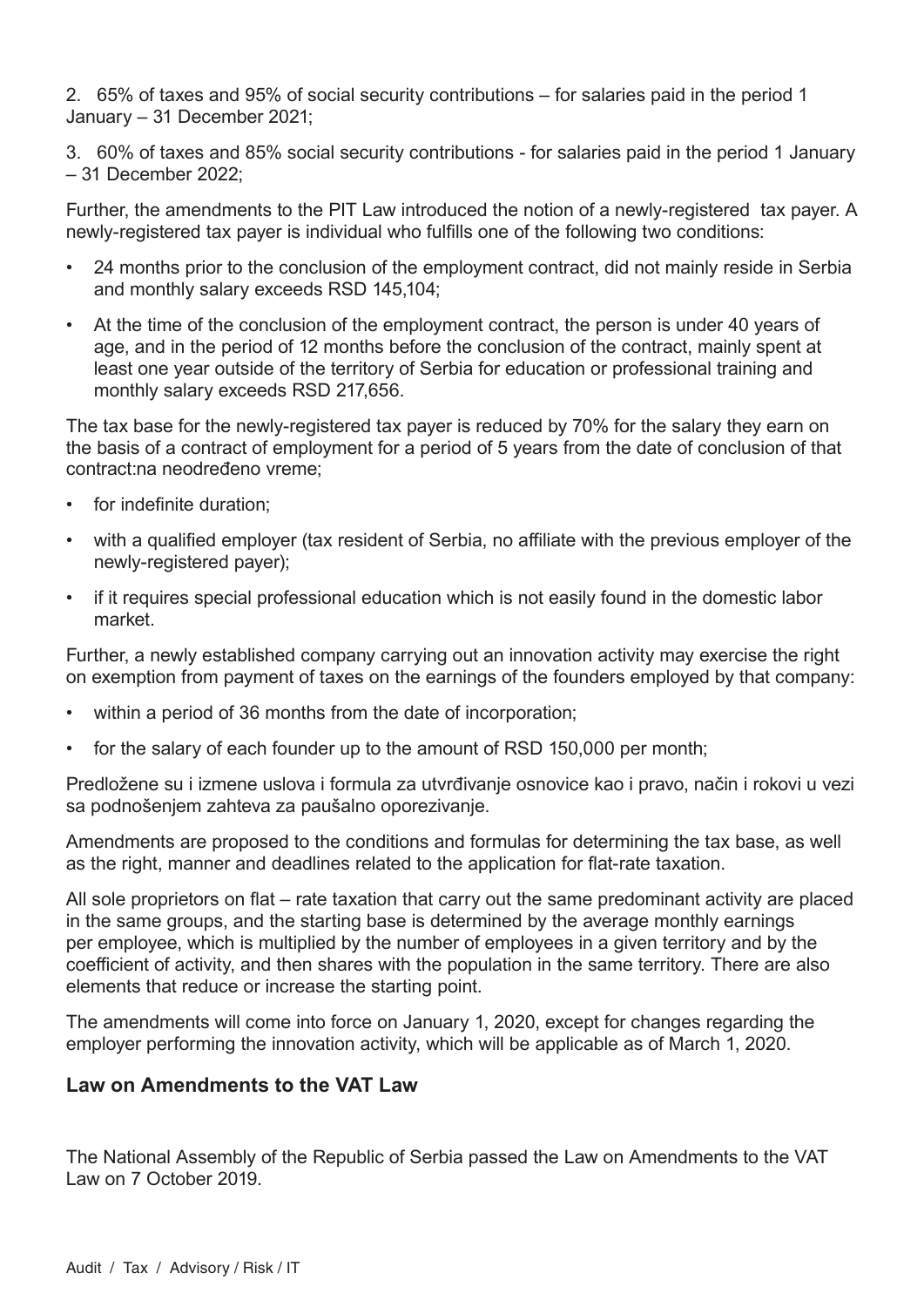The main novelty introduced by the Law on Amendments to the VAT Law is introducing the value vouchers. The added articles added the notion of value vouchers, classification into singlepurpose and multi-purpose vouchers as well as tax treatment of the sale of goods and services on the basis of the transfer of these vouchers.

The key feature of single-purpose vouchers is that at the time of their issue, the place of delivery or service and the amount of VAT is known, while multi-purpose vouchers represent all other vouchers.

In order to avoid any doubt, these instruments that entitle the holder to obtain a discount on the purchase of goods or services, but do not include the right to purchase these goods or services, as well as transport tickets, tickets, postage stamps, etc. shall not be considered as value vouchers.

Furthermore, the rule on determining the taxpayer is specified more precisely, and the obligation to register foreign entities as VAT payers is introduced even when they trade goods and services for which is prescribed a tax exemption with the right to deduct input VAT.

In addition, one paragraph has been added stating that if the permanent residence and residence of the provider or recipient of the service are not in the same place, the place of supply of service is determined according to the place of residence.

The part relating to the division of input VAT on pro rata basis determines in more details which turnover of goods and services is not included in the percentage of the proportional input VAT and prescribes that when the determined percentage of the proportional input VAT is at least 98%, the taxpayer is not obliged to divide input VAT.

Finally, if the taxpayer reports a higher amount of VAT than it owes when performing supply of goods and services, it is obliged to pay so reported VAT. However, the taxpayer will have the right to correct the amount of VAT, if it has issued a new invoice with corrected VAT and if, in addition, it obtains a document from the recipient of the invoice stating that the initially reported VAT was not used as input VAT.

#### **Draft Law on Amendments to the Law on Tax Procedure and Tax Administration**

It is introduced that it is prohibited to the Business Registers Agency to register the change of data regarding the founder of the business entity if the new founder is at the same time the founder of another business entity that has been temporarily deprived from TIN because of illegal business activities i.e. outstanding tax liability.

In addition, the proposed amendments to the law provide that banks are obliged, at the request of the Tax Authority and within a reasonable time, to deliver electronically:

- data on the balance and turnover on current accounts and savings deposits of taxpayers legal entities, entrepreneurs and individuals;
- deposits of taxpayers legal entities;
- numbers of current accounts and savings deposits of taxpayers individuals and the name of the bank that manages them.

Also, the draft law introduces the possibility to deliver tax act to the taxpayer electronically via the Tax Authority portal, as well as the possibility of informing via a unique electronic mailbox. In the case of delivery of the tax act in electronic form through the website of the Tax Authority, it is considered that it is delivered as of the day of posting it to the website.